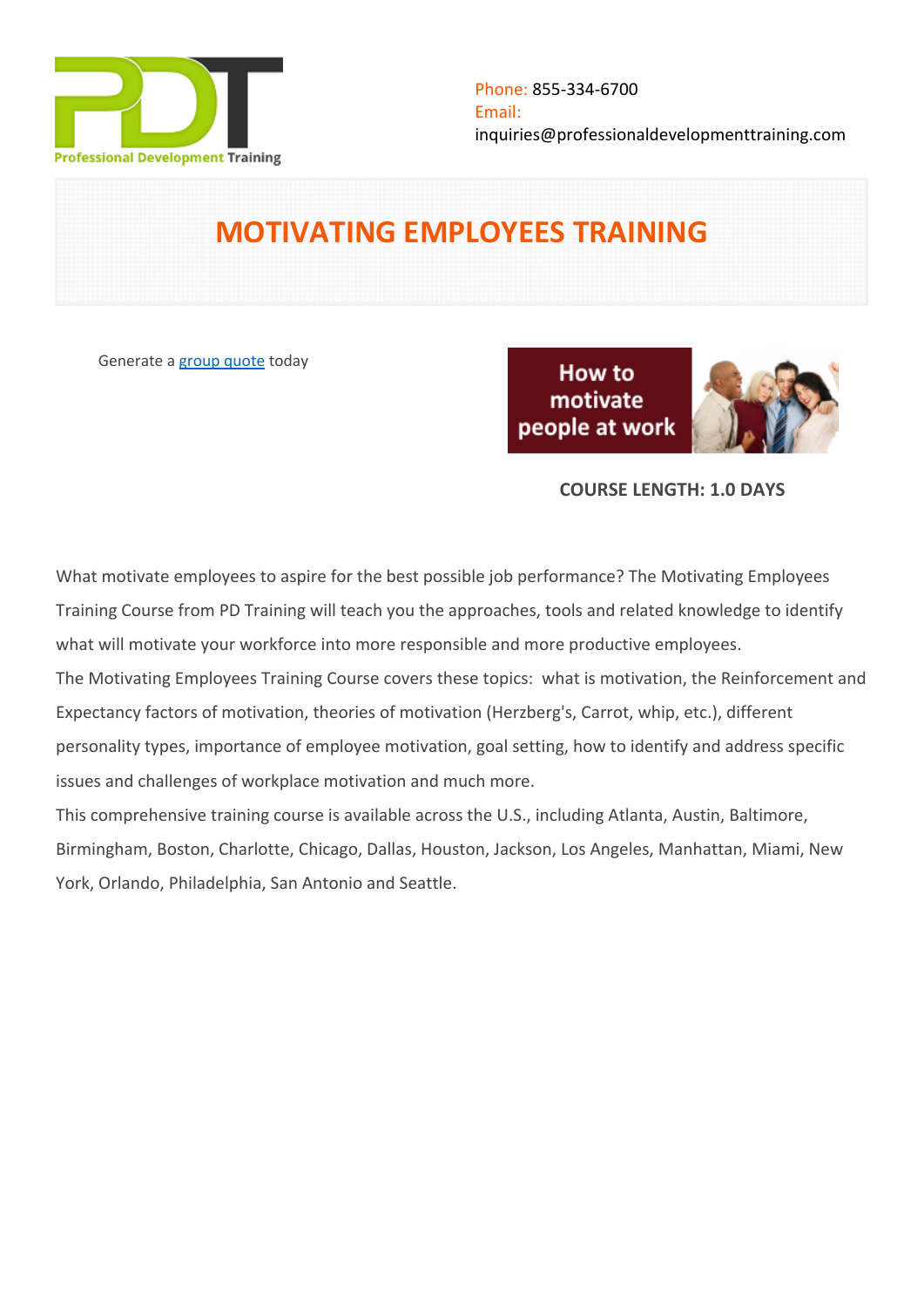## **MOTIVATING EMPLOYEES TRAINING COURSE OUTLINE**

## **FOREWORD**

**Do you know what motivates your staff?** There are some employees who are seeking the opportunity to be creative and innovative in their work, and other employees who prefer routine and predictability. The best way of finding out what motivates your staff is to simply ask them! As obvious as this may seem, there are many managers who have overlooked having this type of conversation with their employees, and end up making assumptions which sometimes prove wrong - and subsequently sometimes resulting in loss of good staff.This program will help supervisors and managers create a more dynamic, loyal, and energized workforce.

## **OUTCOMES**

## **By the end of this course, participants will be able to:**

- Explain motivation
- Apply effective methods of staff motivation
- Interpret and discuss the psychological theories behind employee motivation
- Develop plans for more effective team motivation including making allowances for different personality types
- Set clear & defined goals as part of the motivation process
- Identify specific challenges of workplace motivation & learn how to address them

## **MODULES**

## **Lesson 1: Getting Started**

- Workshop Objectives
- Pre-Assignment Review

## **Lesson 2: A Psychological Approach**

- Herzberg's Theory of Motivation
- Maslow's Hierarchy of Needs
- The Two Models of Motivation

## **Lesson 3: Object-Oriented Theory**

- The Carrot
- The Whip
- The Plant

## **Lesson 5: Using Expectancy Theory**

- A History of Expectancy Theory
- Understanding the Three Factors

## **Lesson 4: Using Reinforcement Theory**

- A History of Reinforcement Theory
- Understanding the Three Factors
- Using the Three Factors to Motivate in your **Workplace**

## **Lesson 6: Personality's Role in Motivation**

- Identifying your Personality Type
- Identifying others' Personality Type
- Motivators by Personality Type